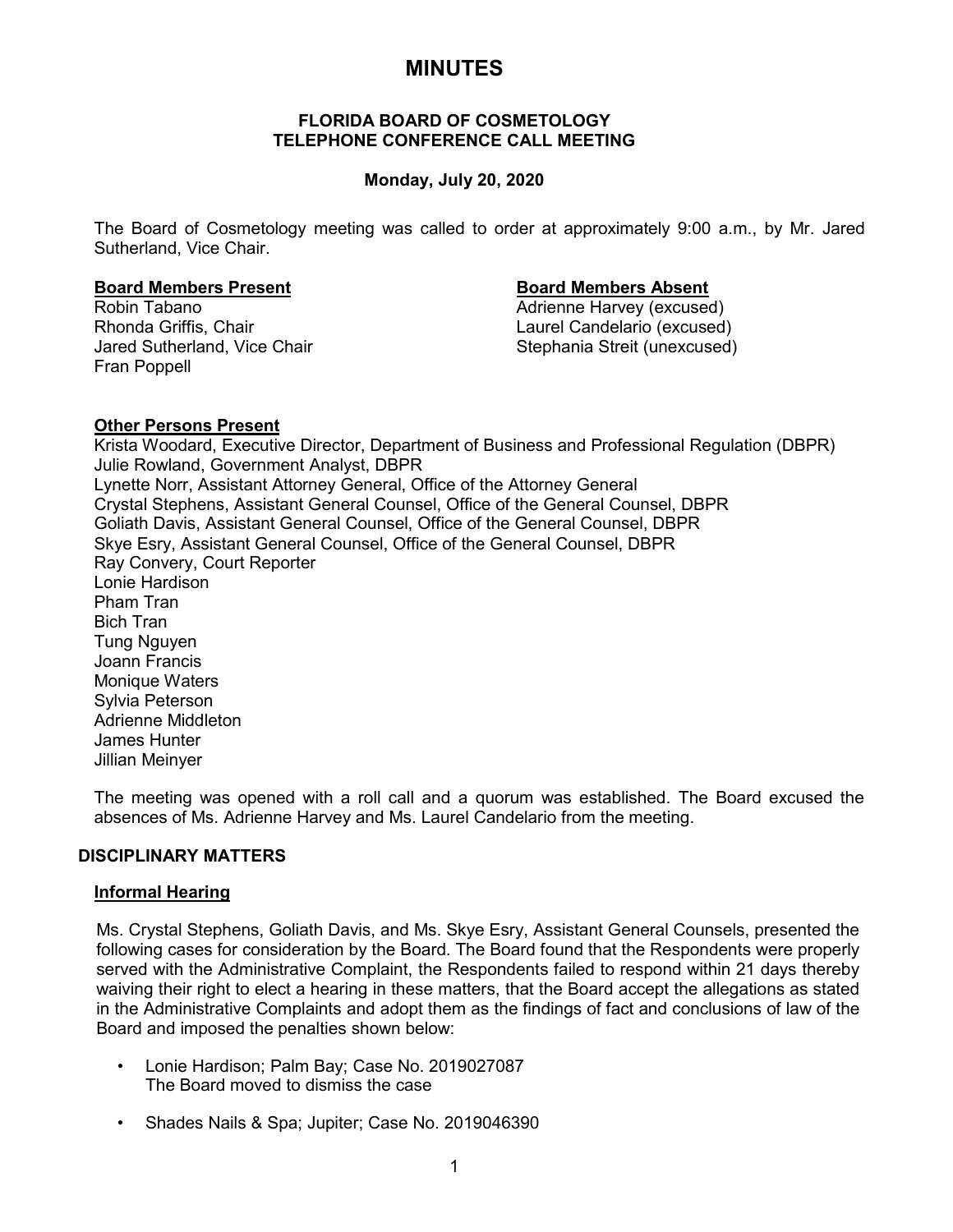\$750 fine and \$162.83 costs to be paid within six months

- Lotus Nails Day Spa; St. Cloud; Case No. 2019040753 \$500 fine and \$253.91 costs to be paid within six months
- Sassy Nails and Spa; Tampa; Case No. 2019045358 \$500 fine and \$98 costs to be paid within six months
- Sunrise Nails and Spa Brandon; Brandon; Case No. 2019045983 \$500 fine and \$76.58 costs to be paid within six months
- Regal Nails Salon & Spa; Crawfordville; Case No. 2019047100 \$500 fine and \$51.11 costs to be paid within six months
- Dawn Troiano; Holiday; Case No. 2019053614 \$500 fine and \$68.25 costs to be paid within 10 months

# **Election of Waiver of Rights and Final Order**

Ms. Stephens, Mr. Davis, and Ms. Esry presented the following cases for consideration by the Board. The Board found that the Respondents were properly served with the Administrative Complaint, and have elected to waive their rights to a hearing in these matters. The Board moved to accept the allegations as stated in the Administrative Complaint and adopt them as the findings of fact and conclusions of law of the Board and imposed the penalties shown below:

- Beauty Franchise Developers; Sunrise; Case No. 2019047917 \$750 fine and \$84.98 costs to be paid within six months
- Icandy Hair Collection; Plantation; Case No. 2019050501 \$1,050 fine and \$84.98 costs to be paid within six months Suspension of license CE10010469 until successful re-inspection
- Nails and Waxing; Port St. Lucie; Case No. 2019054065 \$50 fine and \$146.49 costs to be paid within six months

# **Motion for Waiver of Rights and Final Order**

Ms. Stephens, Mr. Davis, and Ms. Esry presented the following cases for consideration by the Board. The Board found that the Respondents were properly served with the Administrative Complaint, the Respondents failed to respond within 21 days thereby waiving their right to elect a hearing in this matter, that the Board accept the allegations as stated in the Administrative Complaint and adopt them as the findings of fact and conclusions of law of the Board and imposed the penalties shown below:

- Behnosh Ghaini; Tallahassee; Case No. 2018062863 Case continued to a future meeting
- Natural Nails; Live Oak; Case No. 2019047775 \$500 fine and \$333.10 costs to be paid within six months Suspension of license CE9955090 until successful re-inspection
- Luxe Nail & Beauty Bar; Sebastian; Case No. 2019040797 \$1,200 fine and \$162.83 costs to be paid within six months Re-inspection within 90 days
- Diem Tran; Palm Beach Gardens; Case No. 2019048564 \$750 fine and \$130.15 costs to be paid within six months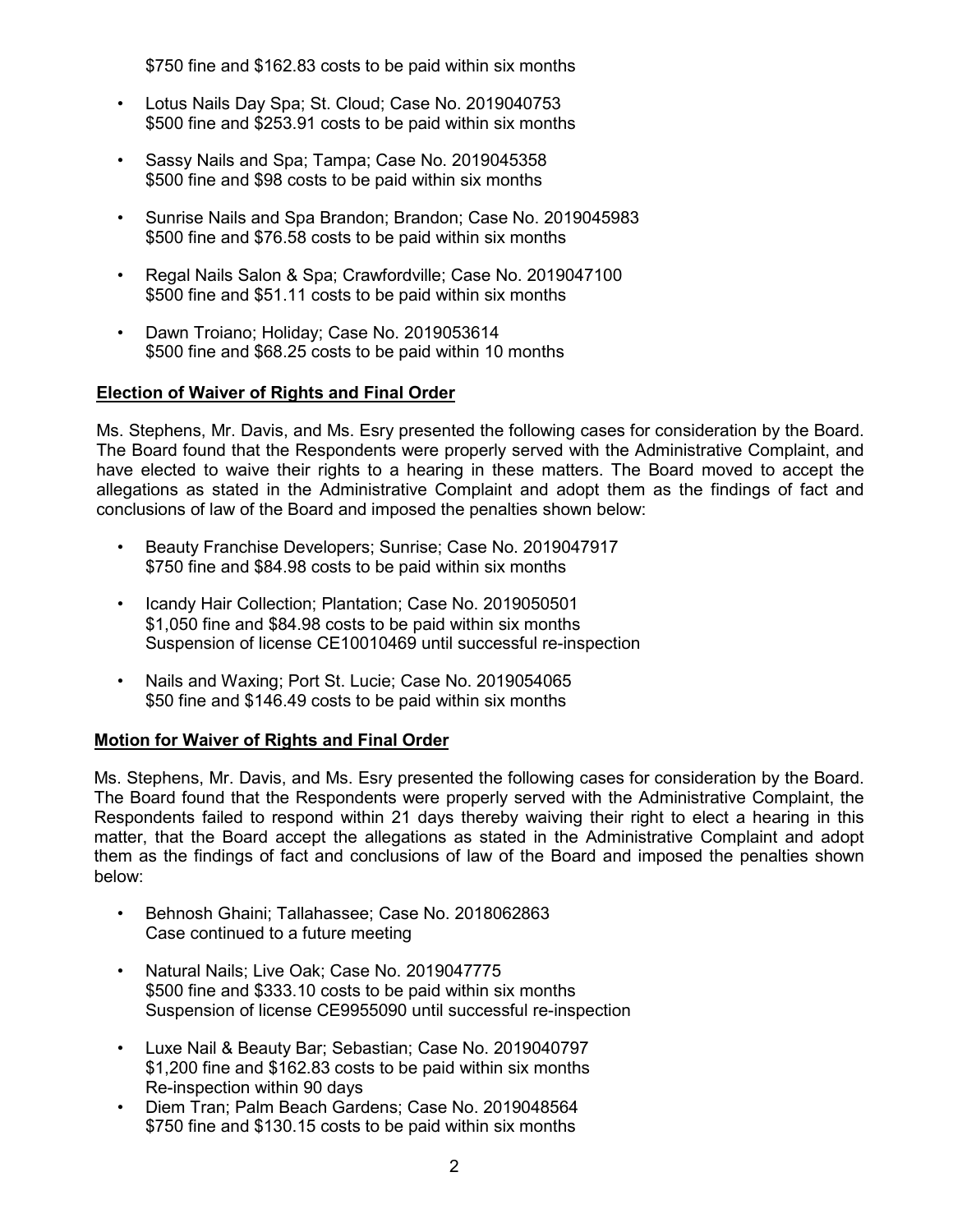- Wendy Mederos; Hialeah; Case No. 2019043418 \$102.18 costs only; revocation of license FV9614381
- Trong Van Tran; Live Oak; Case No. 2019050036 \$500 fine and \$162.76 costs to be paid within six months
- Estefany Rodriguez Acero; Miami; Case No. 2019042678 \$146.19 costs only; revocation of license FS908193
- Claudia Ramirez Arboleda; N. Miami; Case No. 2019042671 \$142.52 costs only; revocation of license FS908636
- Carol Marcano; Doral; Case No. 2019042660 \$142.52 costs only; revocation of license FV9607933
- Wonder Spa Nails; West Pam Beach; Case No. 2019050690 \$500 fine and \$162.83 costs to be paid within six months
- Kenny Truong; Wesley Chapel; Case No. 2019055259 \$500 fine and \$146.49 costs to be paid within six months

# **Settlement Stipulation**

Ms. Stephens presented the following cases for consideration by the Board. The Board moved to adopt the Stipulations of the parties as the Board's final action in these matters and incorporate them and all of their terms into a Final Order and imposed the penalties shown below:

- VY Nails; Cape Coral; Case No. 2019041037 \$500 fine and \$131.42 costs to be paid within six months
- Koura Simal; St. Petersburg; Case No. 2019049737 \$500 fine and \$96.04 costs to be paid within six months
- Thiaba Ngom; St. Petersburg; Case No. 2019049749 \$500 fine and \$103.41 costs to be paid within six months

# **Voluntary Relinquishment**

Mr. Davis presented the following case for consideration by the Board. The Board moved to adopt the Stipulation of the parties as the Board's final action in this matter and incorporate it and all of its terms into a Final Order and imposed the penalties shown below:

• Yamilet Garcia; Hialeah; Case No. 2019042630 \$165.65 costs only, revocation of license BR3366

# **Department Attorney Report**

Ms. Stephens informed the Board that as of June 11, 2020, there were 151 open cosmetology cases in the legal section.

# **APPLICATIONS**

# **Continuing Education Courses**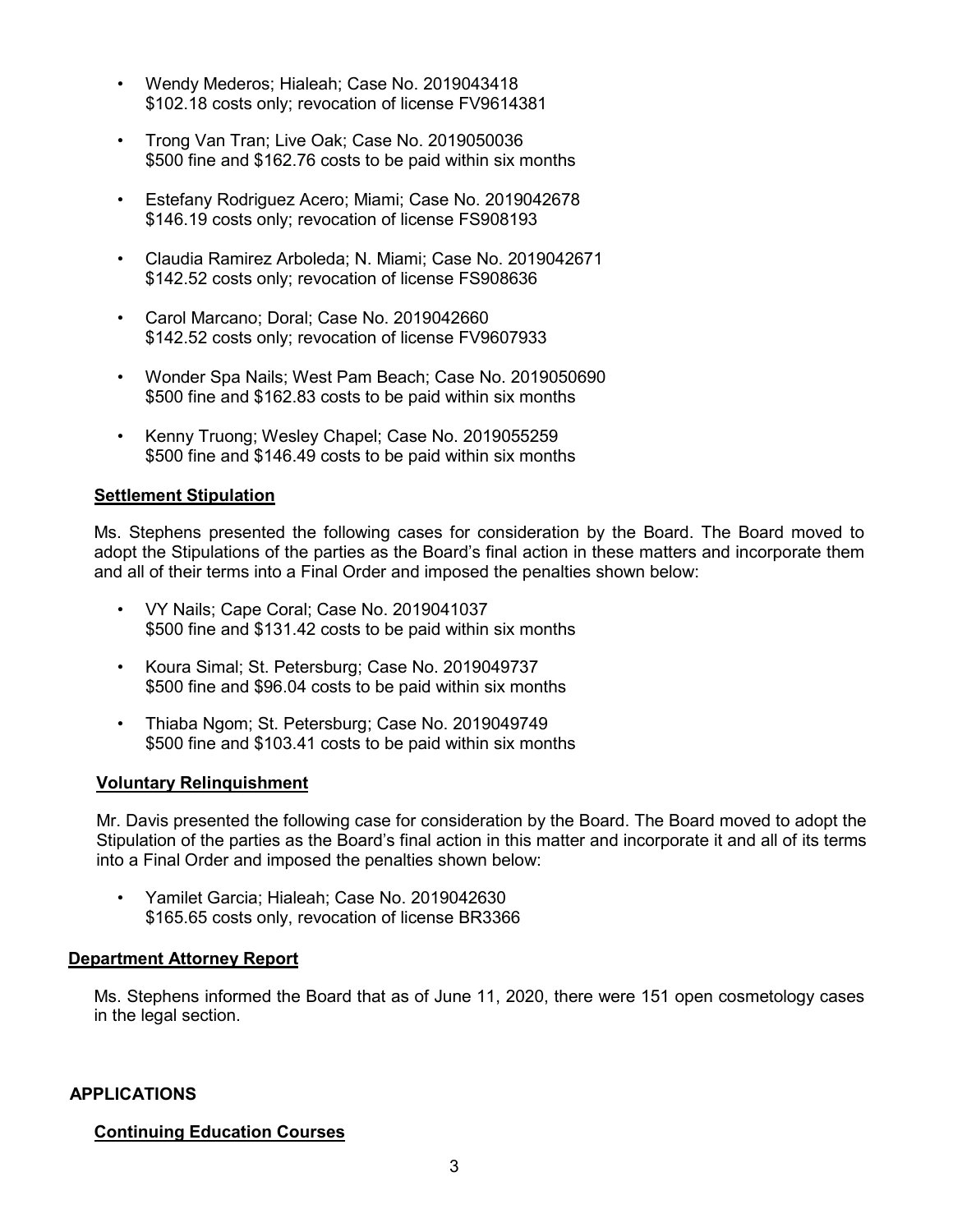# **Initial Review**

# Aaron Classes – Continuing Education Course 10 Hour Internet

Mr. James Hunter was present for the meeting. After review, the Board moved to approve the course with the following contingencies: strike references to hair braiders, hair wrappers, and body wrappers, and strike references to needles. The corrections must be submitted to the Executive Director within 30 days of the date of the order for approval.

### Stay Current – Continuing Education 10 Hour Internet

Ms. Sylvia Peterson was present for the meeting. After review, the Board moved to approve the course with the following contingencies: strike references to hair braiders, hair wrappers, and body wrappers. The corrections must be submitted to the Executive Director within 30 days of the date of the order for approval.

### Wax Unique – Advanced Waxing 5.5 Hour Classroom

Ms. Monique Waters was present for the meeting. After review, the Board moved to approve the course with the following contingencies: strike references to "MSDS" and replace with "SDS" in the course materials, and strike references to needles and lancets and branding. The corrections must be submitted to the Executive Director within 30 days of the date of the order for approval.

# Ga La Car Beauty & Hair Workshops – Cosmetology Renewal 10 Hour Classroom

After review, the Board moved to deny the course based incorrect disinfection procedures, grammatical errors, incorrect references, and out of scope practices.

### Ga La Car Beauty & Hair Workshops – Cosmetology Renewal 10 Hour Internet

After review, the Board moved to deny the course based incorrect disinfection procedures, grammatical errors, incorrect references, and out of scope practices.

Paragon CET – Overcoming COVID-19 Economic Struggles; Strategies for Salon 1 Hour Internet After review, the Board moved to approve the course.

Paragon CET – Overcoming COVID-19 Economic Struggles; Strategies for Salon 1 Hour Correspondence After review, the Board moved to approve the course.

Paragon CET – Florida Salon Professionals Violence & Trafficking 16 Hour Internet After review, the Board moved to approve the course.

Paragon CET – Florida Salon Professionals Violence & Trafficking 16 Hour Correspondence After review, the Board moved to approve the course.

Anytime Certification – HIV/AIDS 2 Hour Internet After review, the Board moved to deny the course based on insufficient course content.

PostQuam USA – Blood Borne Pathogens & Other Communicable Diseases 8 Hour Classroom After review, the Board moved to deny the course based on the course content being outside the scope of practice of Board of Cosmetology licensees.

Joann Francis Medical Esthetics – Dermaplaning Exfoliation 4 Hour Classroom Ms. Joann Francis was present for the meeting. After review, the Board moved to approve the course.

# **RECESS**

There being no further business, the meeting was adjourned at approximately 1:00 p.m.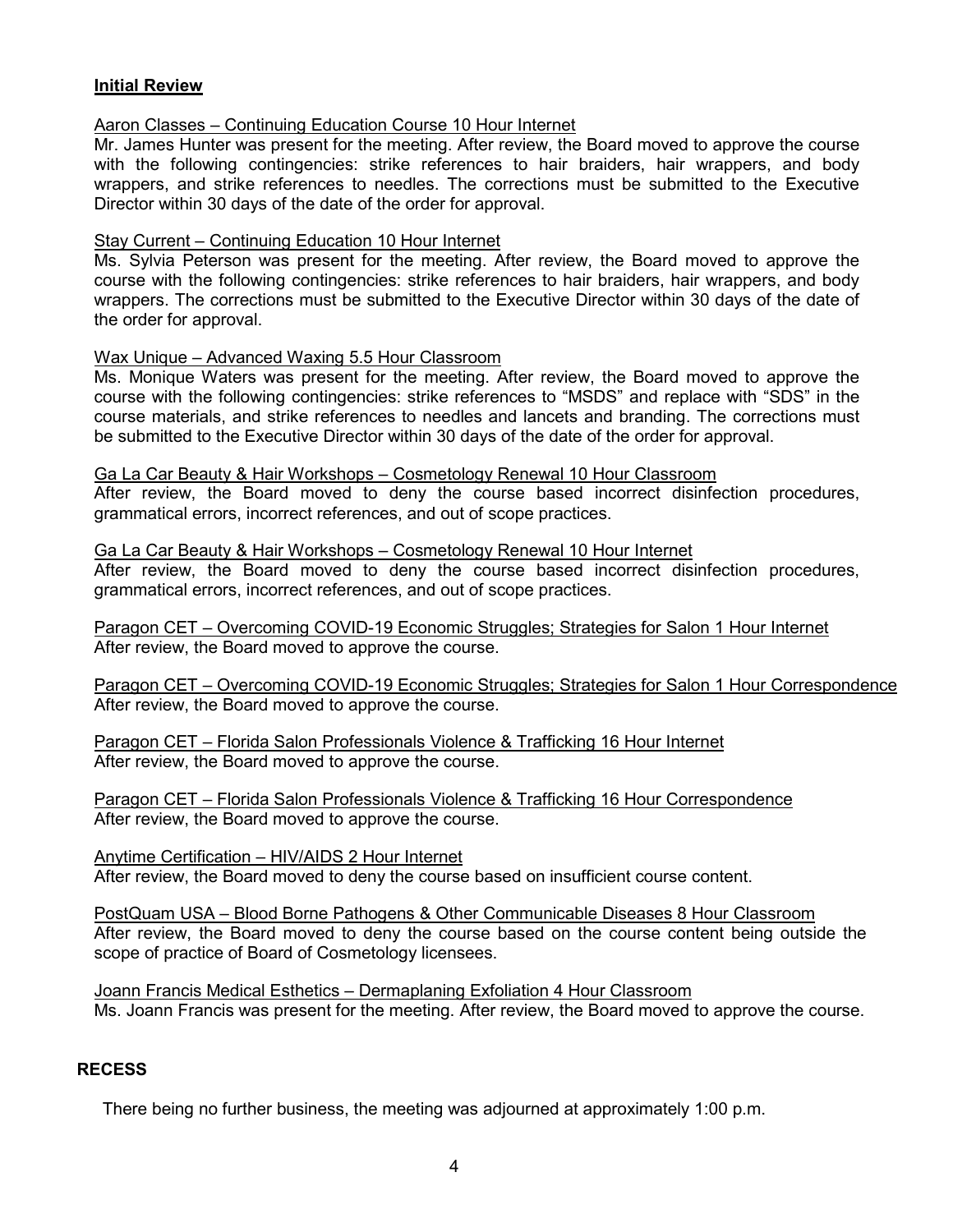# **Tuesday, July 21, 2020**

The Board of Cosmetology meeting was called to order at approximately 9:00 a.m., by Ms. Rhonda Griffis, Chair.

Stephania Streit (unexcused)

**Board Members Present Board Members Absent** Robin Tabano Laurel Candelario Jared Sutherland, Vice Chair Fran Poppell Adrienne Harvey Stephania Streit

# **Other Persons Present**

Krisa Woodard, Executive Director, Department of Business and Professional Regulation (DBPR) Julie Rowland, Government Analyst, DBPR Lynette Norr, Assistant Attorney General, Office of the Attorney General Crystal Stephens, Assistant General Counsel, Office of the General Counsel, DBPR Goliath Davis, Assistant General Counsel, Office of the General Counsel, DBPR Skye Esry, Assistant General Counsel, Office of the General Counsel, DBPR Ray Convery, Court Reporter Nadine Ethridge Chasity Henry Eduardo De La Pena Shydah Mcrae Bellamy Albania Hernandez Pamela Gilman Lisa Waits Angela Dickens

The meeting was opened with a roll call and a quorum was established.

# **APPLICATIONS**

# **Licensure Applications**

# **Initial Review**

# Chasity Henry

Ms. Henry was present for the meeting. After review, the Board moved to approve the application. The Board also imposed probation on the license to run concurrent with her criminal probation.

# Eduardo De La Pena

Mr. De La Pena was present for the meeting. After review, the Board moved to approve the application with the following contingency: update application to indicate previous denial within 30 days.

# Shydah Mcrae Bellamy

Ms. Bellamy was present for the meeting. After review, the Board moved to approve the application. The Board also imposed probation on the license to run concurrent with her criminal probation. Marisa Savarino

This application was pulled from the agenda.